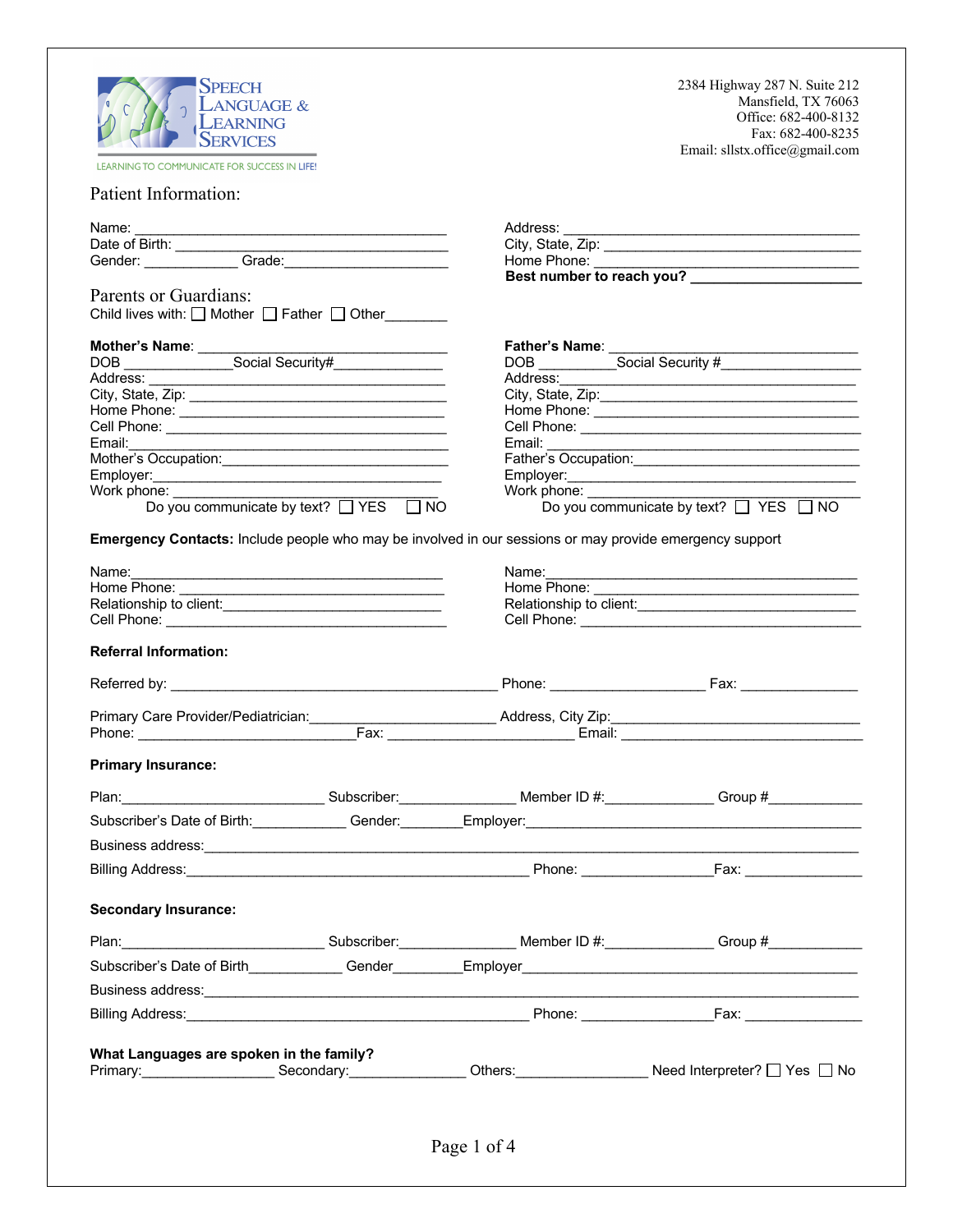| <b>SPEECH</b><br><b>LANGUAGE &amp;</b><br><b>LEARNING</b><br><b>SERVICES</b><br>LEARNING TO COMMUNICATE FOR SUCCESS IN LIFE!                                                      |        |                                          |                                             | 2384 Highway 287 N. Suite 212<br>Mansfield, TX 76063<br>Office: 682-400-8132<br>Fax: 682-400-8235<br>Email: sllstx.office@gmail.com |
|-----------------------------------------------------------------------------------------------------------------------------------------------------------------------------------|--------|------------------------------------------|---------------------------------------------|-------------------------------------------------------------------------------------------------------------------------------------|
| <b>Family Information:</b>                                                                                                                                                        |        |                                          |                                             |                                                                                                                                     |
| Others living in the same home:<br><b>Names</b>                                                                                                                                   | Gender | <u>Ages</u>                              | Relationship                                |                                                                                                                                     |
|                                                                                                                                                                                   |        |                                          |                                             |                                                                                                                                     |
| ,我们也不会有什么?""我们的人,我们也不会有什么?""我们的人,我们也不会有什么?""我们的人,我们也不会有什么?""我们的人,我们也不会有什么?""我们的人                                                                                                  |        |                                          |                                             |                                                                                                                                     |
| Other persons special to your child:<br><b>Names</b>                                                                                                                              | Gender | Ages                                     | Relationship                                |                                                                                                                                     |
|                                                                                                                                                                                   |        |                                          |                                             |                                                                                                                                     |
|                                                                                                                                                                                   |        |                                          |                                             |                                                                                                                                     |
| <b>Educational Experience:</b>                                                                                                                                                    |        |                                          |                                             |                                                                                                                                     |
| Preschool Experience? □ Yes □ No If "yes", how long?_______________ Where?_________________________                                                                               |        |                                          |                                             |                                                                                                                                     |
|                                                                                                                                                                                   |        |                                          |                                             |                                                                                                                                     |
| Does your child receive Special Education services? (Have an IEP or ARD?)<br>□ Yes □ No, If "Yes", please indicate type of services & placement: ________________________________ |        |                                          |                                             |                                                                                                                                     |
| Does your child currently receive Speech Language Pathology or therapy services?                                                                                                  |        |                                          |                                             |                                                                                                                                     |
| Has your child previously received Speech Language Pathology or therapy services?                                                                                                 |        |                                          |                                             |                                                                                                                                     |
| Describe your child's speech-language problem: __________________________________                                                                                                 |        |                                          |                                             |                                                                                                                                     |
|                                                                                                                                                                                   |        |                                          |                                             |                                                                                                                                     |
|                                                                                                                                                                                   |        |                                          |                                             |                                                                                                                                     |
|                                                                                                                                                                                   |        |                                          |                                             |                                                                                                                                     |
| <b>Prenatal and Birth History</b>                                                                                                                                                 |        |                                          |                                             |                                                                                                                                     |
|                                                                                                                                                                                   |        |                                          |                                             |                                                                                                                                     |
| Length of pregnancy: Length of Labor:<br>Birth weight: ___________                                                                                                                |        |                                          | Complications?                              |                                                                                                                                     |
| Baby's position at delivery:<br>Type of delivery:<br>$\Box$ vaginal $\Box$ rout                                                                                                   |        | $\Box$ feet first<br>□ routine C-section | $\Box$ breech<br>$\Box$ emergency C-section | $\Box$ posterior                                                                                                                    |
|                                                                                                                                                                                   |        | Page 2 of 4                              |                                             |                                                                                                                                     |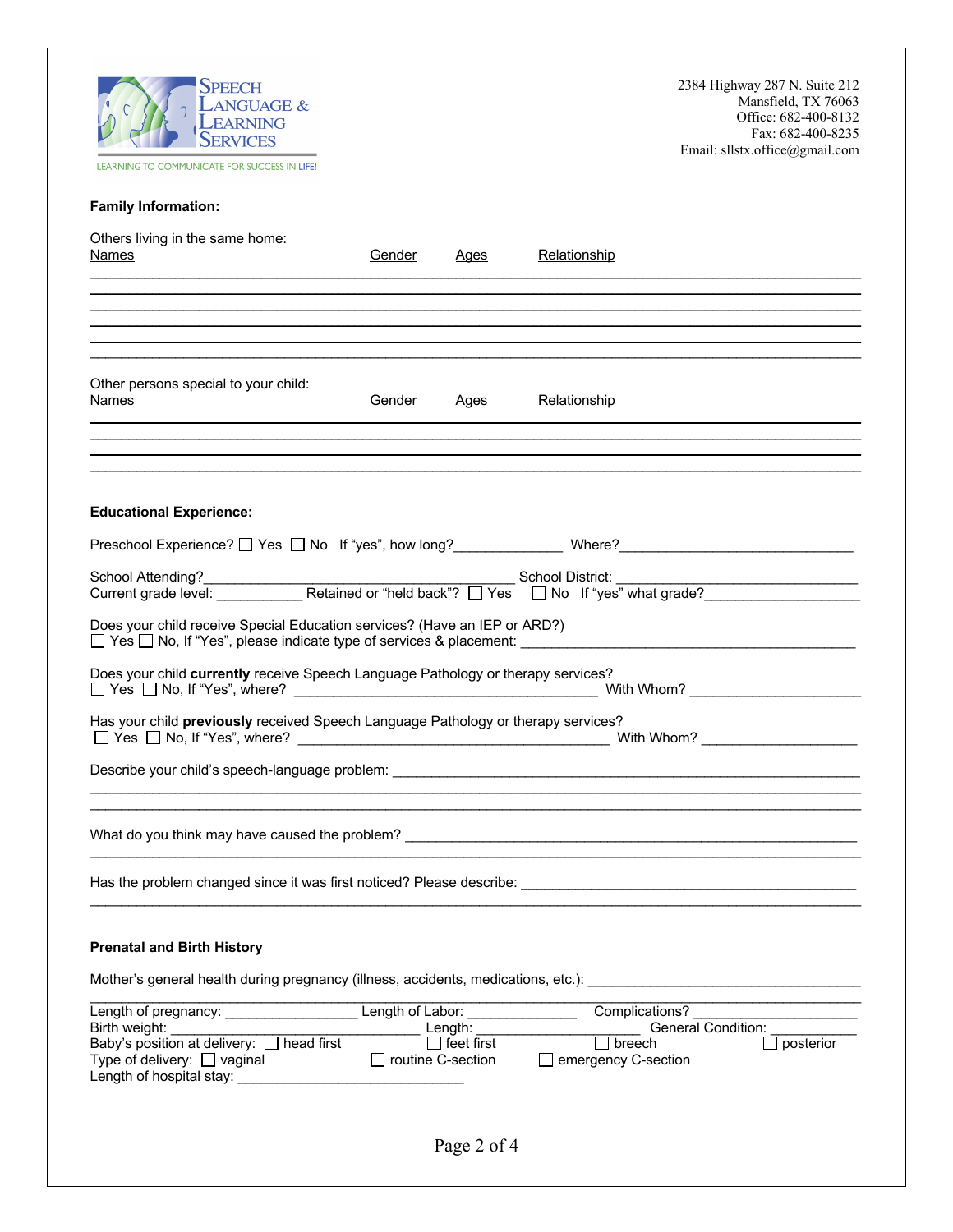| Speech<br><b>LANGUAGE &amp;</b><br>LEARNING<br><b>SERVICES</b><br>LEARNING TO COMMUNICATE FOR SUCCESS IN LIFE!                             |                                                                                                                                                                | 2384 Highway 287 N. Suite 212<br>Mansfield, TX 76063<br>Office: 682-400-8132<br>Fax: 682-400-8235<br>Email: sllstx.office@gmail.com |
|--------------------------------------------------------------------------------------------------------------------------------------------|----------------------------------------------------------------------------------------------------------------------------------------------------------------|-------------------------------------------------------------------------------------------------------------------------------------|
| <b>Developmental Milestones</b><br>Did your child:                                                                                         |                                                                                                                                                                |                                                                                                                                     |
| Babble? No Yes, Age started _____<br>Use single words? □ No □ Yes, Age started ____<br>Ask questions?<br>$\Box$ No $\Box$ Yes, Age started |                                                                                                                                                                | Combine words? <u>□ N</u> o □ Yes, Age started ______<br>Use full sentences? $\Box$ No $\Box$ Yes, Age started                      |
| When did your child start crawling? Age_____                                                                                               |                                                                                                                                                                |                                                                                                                                     |
| When did your child take his/her first steps? Age Start Walking? Age                                                                       |                                                                                                                                                                |                                                                                                                                     |
| Are there any other speech, language, learning, or hearing problems in your family? $\square$ No $\square$ Yes                             |                                                                                                                                                                |                                                                                                                                     |
| Describe your child's temperament:                                                                                                         |                                                                                                                                                                |                                                                                                                                     |
|                                                                                                                                            |                                                                                                                                                                |                                                                                                                                     |
| <b>Child's Health History</b>                                                                                                              |                                                                                                                                                                |                                                                                                                                     |
|                                                                                                                                            |                                                                                                                                                                | Describe any negative reactions or side effects your child is experiencing, which you believe is related to the medications?        |
|                                                                                                                                            |                                                                                                                                                                |                                                                                                                                     |
|                                                                                                                                            |                                                                                                                                                                | Provide the approximate ages at which your child has experienced the following conditions (or frequency of experience):             |
| □Adenoidectomy_____________<br>$\Box$ Allergies $\_$<br>]Asthma<br>]Dizziness________________________<br>_Ear Drainage__________________   | Ear tubes<br>Encephalitis<br>German Measles<br>Headaches_____________<br>∃Head trauma___________<br>$\Box$ Hearing loss____________<br>High fever_____________ | <b>Mumps</b><br>]Pneumonia_____________________<br>□Sinusitis_________________________                                              |
| _Swimmers ear_________________<br>TEar infections_________________                                                                         | Mastoiditis<br>_Measles________________                                                                                                                        | Tonsillectomy__________________<br>$\Box$ Tonsillitis $\_\_\_\_\_\_\_\_\_\_\_\_\_$                                                  |
| Ear drum perforation <b>Ear</b>                                                                                                            | $\Box$ Meningitis                                                                                                                                              | Dother ___________________________                                                                                                  |
|                                                                                                                                            |                                                                                                                                                                |                                                                                                                                     |
|                                                                                                                                            |                                                                                                                                                                |                                                                                                                                     |
| Describe any serious accidents or injuries (please include dates):                                                                         |                                                                                                                                                                |                                                                                                                                     |
| Other specialists your child has seen (physicians, ENT/ORL, psychologists, neurologists, dentists, orthodontists, etc.)?                   |                                                                                                                                                                | Type of specialist/s: _______________________Dates: _________________________Conclusions or Recommendations: _______________        |